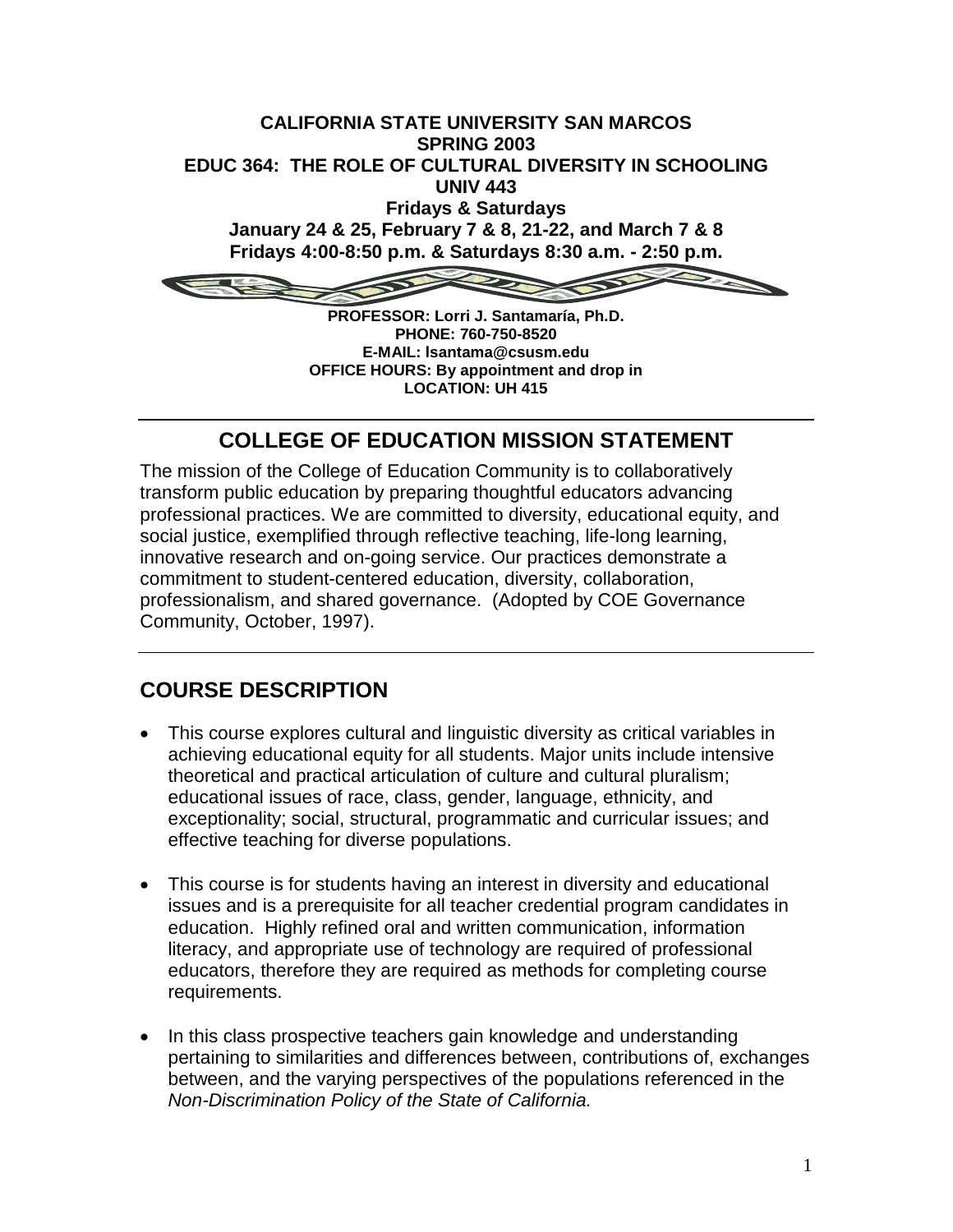## **AUTHORIZATION TO TEACH ENGLISH LEARNERS**

Beginning fall of 2002, CSUSM an early adopter of the new AB 2042 program standards, intends to prepare new teachers for the diversity of languages often encountered in California public school classrooms. The authorization to teach English learners is met through the infusion of content and experiences within the Multiple Subject Program, as well as additional coursework. Students successfully completing this program receive the Preliminary Multiple Subject Credential with authorization to teach English learners *(note: formerly called CLAD*).

## **OBJECTIVES**

The course objectives, assignments, and assessments have been aligned with the California Commission on Teacher Credentialing Standards (CCTC) for the Multiple Subjects Credential. Please be sure to incorporate artifacts from this class into your final comprehensive portfolio. Upon completion of this course and in accordance with the State of California CCTC, students will:

- Have the opportunity to develop respect for human similarities and differences. **(Standard 8)**
- Gain awareness of their perspectives pertaining to human diversity. **(Standard 8)**
- Gain openness to new perspectives regarding important variations among people. **(Standard 8)**
- Gain critical understanding of the nature and forms of human discrimination and ways to overcome them. **(Standard 8)**
- Demonstrate familiarity with various theories and instructional methodologies in first and second language acquisition **(Standards 12d, 13d)**.
- Demonstrate familiarity with past and current methods for teaching English as a second language. **(Standards 5a, 12d, 13d)**
- Discuss strengths and weaknesses of varied organizational strategies for multilingual classrooms. **(Standards 13a, 13c, 13d)**
- Demonstrate awareness of the issues involved in language assessment and testing for instructional purposes. **(Standards 13a, 13b, 13c)**
- Demonstrate awareness of local and national legal, political and socio-cultural issues related to the education of English learners. **(Standards 4b, 5a, 11c, 13c)**
- Demonstrate competence in the use of electronic research tools (e.g. access the Internet) to search for and retrieve information and have the ability to assess the authenticity, reliability, and bias for the data gathered. Interact with others using email and is familiar with a variety of computer based collaborative tools **(Standards 9c, 9f)**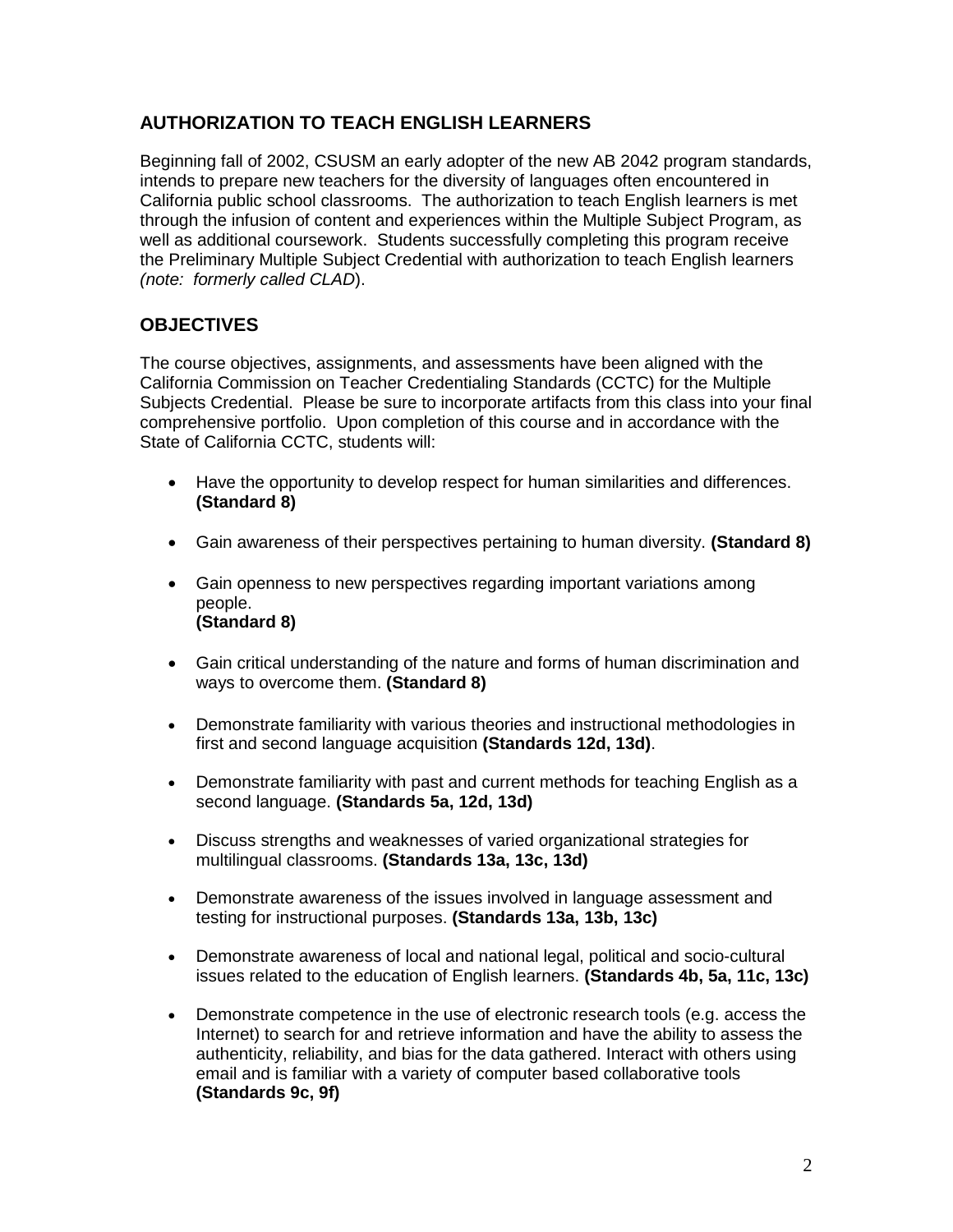# **TEACHER PERFORMANCE EXPECTATION (TPE) COMPETENCIES**

This course is designed to help teachers seeking the Multiple Subjects Credential to develop the skills, knowledge, and attitudes necessary to assist schools and districts in implementing an effective program for all students. The successful candidate will be able to merge theory and practice in order to realize a comprehensive and extensive educational program for all students. The following TPE's are addressed in this course:

## **Primary Emphasis:**

TPE 8: Learning about students TPE 11: Social environment TPE 12: Professional, legal, and ethical obligations

## **Secondary Emphasis:**

TPE 4: Making content accessible TPE 7: Teaching English learners TPE 13: Professional growth

# **COLLEGE OF EDUCATION ATTENDANCE POLICY**

Due to the dynamic and interactive nature of courses in the College of Education, all students are expected to attend all classes and participate actively. At a minimum, students must attend more than 80% of class time (36/45 hrs.), or s/he *may not receive a passing grade* for the course at the discretion of the Professor. Individual Professors may adopt more stringent attendance requirements, especially in the case of weekend classes. Should the student have extenuating circumstances, s/he should contact the Professor as soon as possible. (*adopted by the COE Governance Community, December, 1997*). *NOTE: This means that if you miss (1) entire class, Friday or Saturday, you cannot receive a passing grade for this class!*

# **GENERAL CONSIDERATIONS**

## *NOTE: I RESERVE THE RIGHT TO CHANGE, ADD TO, OR DELETE ANY AND ALL MATERIAL FROM THE COURSE.*

### **Academic Honesty**

I expect that each student will do his/her own work, and contribute equally to group projects and processes. Plagiarism or cheating is unacceptable under any circumstance. If there are questions about academic honesty, consult the University catalog.

### **Appeals**

Every student has the right to appeal grades, or appeal for redress of grievances incurred in the context of any class. Disputes may be resolved informally with the professor, or through the formal grades appeal process. For the latter, consult Dr. E. Oliver, Associate Dean.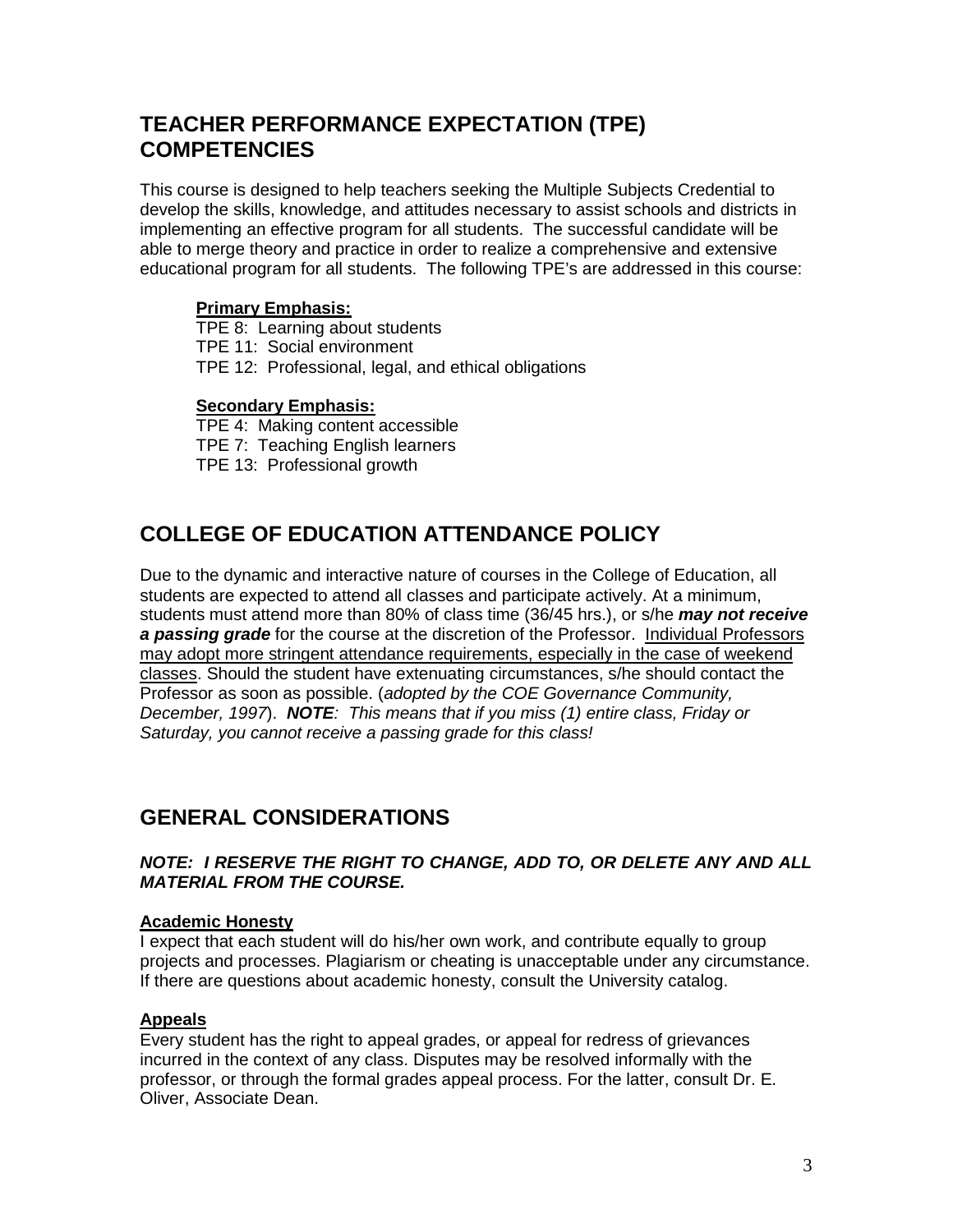## **Ability**

Every student has the right to equitable educational consideration and appropriate accommodation. Students having differing ability (mobility, sight, hearing, documented learning challenges, first language/English as a second language) are requested to contact the professor at the earliest opportunity. Every effort will be made to accommodate special needs. Students are reminded of the availability of Disabled Student Services, the Writing Center, technology assistance in the computer labs, and other student support services available as part of reasonable accommodation for special needs students.

Students who require reasonable accommodations need to contact Disabled Student Services in order to make the necessary arrangements. This organization is located in Craven Hall, Room 5025a, and can be reached at (760) 750-4905 or (760) 750-4909 (TDD users).

# **COURSE REQUIREMENTS**

## **Uniqueness of Class**

All students enrolled in this class will have the opportunity to participate in a unique and vital educational experience being piloted in this specially formatted weekend class. This pilot project involves (a) daily viewing of meaningful films and documentaries which complement the course material, (b) followed by meaningful discussions and activities, and (c) relevant guest speakers from the local community. This experience is designed to have you gain invaluable multimedia experience that will increase you cultural competence and complement your future as a knowledgeable teacher.

# **REQUIRED TEXTS**

Spring, J. Deculturalization and the struggle for equality ( 2001). Third edition. New York: The McGraw Hill Companies, Inc. ISBN 0-07-232275-6.

Banks, J. A. & C. A. McGee Banks ((2003). Multicultural education: Issues and perspectives. John Wiley & Sons. New York. ISBN: 0-47122813-3. **PLEASE BRING THIS TEXT TO ALL CALSS MEETINGS.**

Lee, E., Menkart, D., Okazawa, M. (Eds.)(2002). Beyond heroes and holidays: A practical guide to K-12 multicultural, anti-racist education and staff development ISBN # 1-878554-17-4**. PLEASE BRING THIS TEXT TO ALL CLASS MEETINGS.**

# **ADDITIONAL COURSE REQUIREMENTS**

All assignments are due on the dates indicated below (also indicated on the course weekly activity listing). Please manage your time and plan accordingly. Assignments must be *word processed/ typewritten, double-spaced, with standard margins, unless completed in class*. It is expected that all assignments will reflect university level composition.

You will have the opportunity to earn 100 points in this class.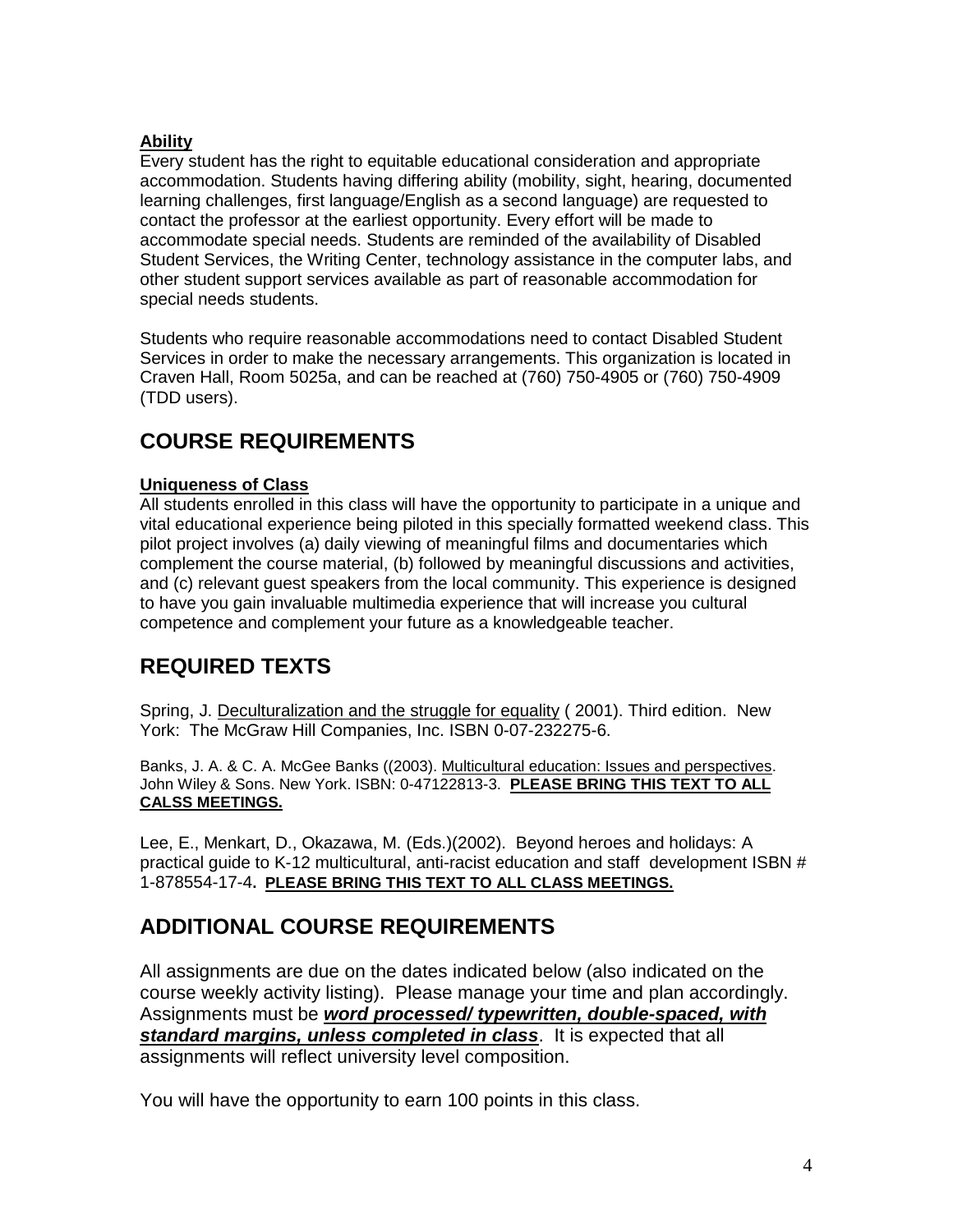Points will be converted to percentages. The following grading scale will be used:

| 93-100%A        |  |
|-----------------|--|
| 90-92%A-        |  |
| 88-89%B+        |  |
| 83-87%B         |  |
| 80-82%B-        |  |
|                 |  |
| <u>75-79%C+</u> |  |
|                 |  |
| 70-71C-         |  |
| $60 - 69\%$ D   |  |

*Note: Students taking EDUC 364 as a prerequisite for teacher credential and graduate programs are reminded that the College requires completion of this course with a C+ or higher.*

# **ASSIGNMENTS, DUE DATES, AND POINTS POSSIBLE**

1. Attendance and class participation 15 points

First is the expectation that you will attend all class sessions and participate actively in class discussions. Remember, if you miss one class sessions (or more), you will automatically drop your grade to a C, based on the COE attendance policy.

## 2. 10 minute Group Reading Presentations (4 @ 2 points each) 10 points *(Due: 1/25, 2/8, 2/21, 3/7)*

At various times throughout the semester you will work in randomly selected small groups to present some of the reading material to the rest of the class. Class members will grade you on your presentations and you will have the unique opportunity to assess yourselves. These are opportunities for you to find students with whom you will be best able to work with on your final project when you will choose your own group members.

## 3. Personal/ Family Background *(DUE: Friday 2/7)* 25 points

By researching and studying one's family background it is possible to gain an appreciation about ourselves as individuals and our many similarities and differences. In this assignment you are to write a 5-7 page narrative about your family background including religious affiliation, ethnicity, culture, language(s), country of origin, education/occupation and any other information you think is of interest and value. Reflect on your own experiences in terms of your cultural referents, your family background, and other factors determined by your own circumstances and upbringing. Be prepared to discuss your assignment within a larger class dialogue (Meets TPE 8, 11, 13).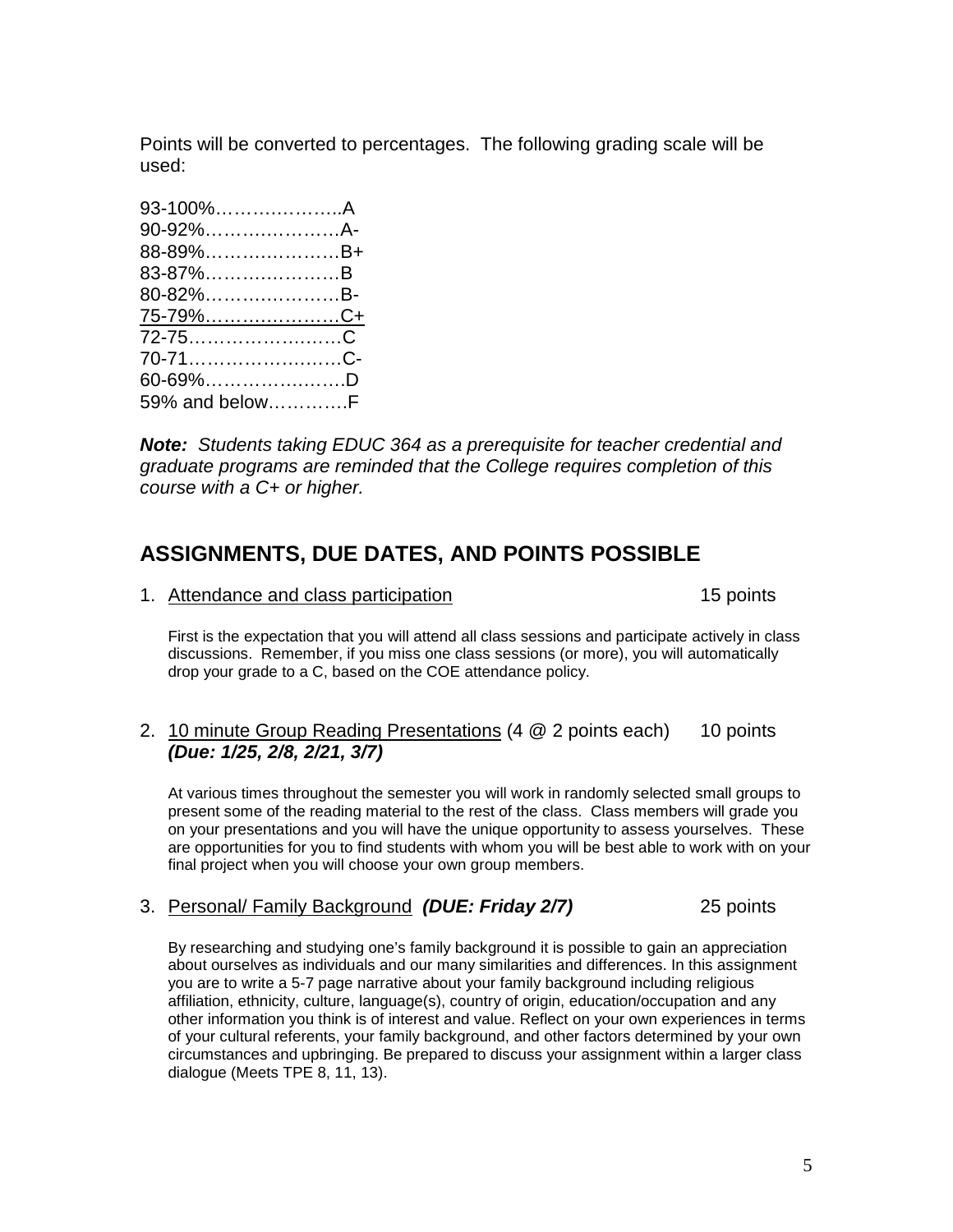## 4. Guest Speaker Interactive Journal/ Reflection (4 @ 2 points each) 10 points *(DUE: 1/25, 2/20, 3/7, and Reflection 3/8)*

Guest speakers share unique perspectives while Interactive journals enable the professor to respond to your questions, reflections, insights, or concerns regarding course content. They also facilitate relationship between the student and professor. Follow each journal entry with a question. The professor will respond to your question and then ask you to begin your next entry, by answering a new question of the professor's choice. Entries are to be no more than one page long. One point will be deducted for each page over the page limit requested.

### 5. Color My Family Human **(Due: 2/21)** 15 points

Building upon your Personal/ Family Background Assignment, for this assignment you will create a visual response that describes you, your cultural affiliation, your family, and the way in which your family affected your educational experience. Posters, Printed Power Point Presentations, and or realia (stuff) are encouraged. Your assignments will be displayed around the room, like a Science Fair set-up, and we will all take a "Wisdom Walk" around the room noting the strengths and what we have learned from each project, followed by a brief self-reflection of the process.

#### 6. Final Presentations **(Due: Written, 3/7; Presentations 3/8)** 25 points

The class will divide into six (6) groups. Each group will select a specific topic of their choosing on Multicultural Education (e.g., multicultural teaching methods, the state of bilingual education in CA schools, Elementary School Race Relations [be creative]). Groups will then prepare a 15 minute Power Point presentation and discussion for the class that incorporates the readings, films, discussions, and guest speaker perspectives presented in class. A printed copy of the presentation will be turned in 3/7, while presentations will be on the last class meeting day.

100 points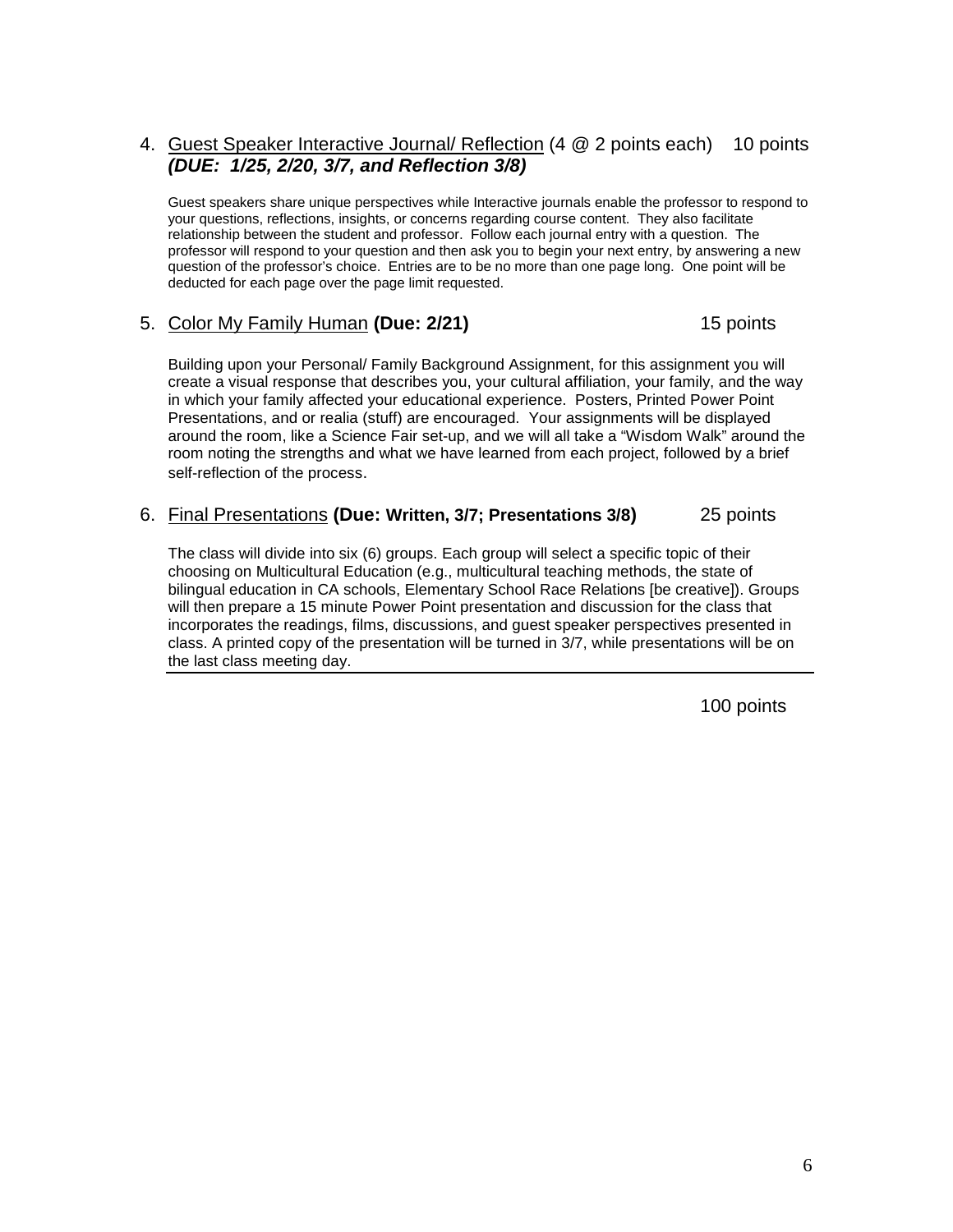# **WEEKLY ACTIVITY LISTING**

## *Sessions 1-4 Jan 24 - 25 Introductions, Diversity, Culture, & Class*

#### **Friday Evening 1/24**

∋ **Meet 10 people, jot down their names. I will randomly select 5 people to tell us who they met.** 

#### ∋ **Syllabus Instructions (bring printed copy to class Saturday 1/25!) and Book Previews for 1/25 assigned.**

- 1. Spring, J. Deculturalization and the struggle for equality (2001). Third edition. New York: The McGraw Hill Companies, Inc. ISBN 0-07-232275-6.
- **2.** Banks, J. A. & C. A. McGee Banks ((2003). Multicultural education: Issues and perspectives. John Wiley & Sons. New York. ISBN: 0-47122813-3. (1<sup>st 1</sup>/3) (2<sup>nd</sup> 1/3) (3<sup>rd</sup> 1/3)
- 3. Lee, E., Menkart, D., Okazawa, M. (Eds.)(2002). Beyond heroes and holidays: A practical guide to K-12 multicultural, anti-racist education and staff development ISBN # 1-878554- 17-4. (1st 1/3) (2nd 1/3) (3rd 1/3)

#### ∋ **Syllabus Overview (Pp. 1-5)**

## **Guest Lecturer: Claire Gingerich, former CSUSM COE Graduate (GUEST SPEAKER INTERACTIVE JOURNAL DUE 1/25)**

∋ **Meet 10 others, jot down their names. I will randomly select 10 people to tell us who they met.**

**Film: Diversity in the Elementary Classroom (20 min)**

∋ **Discussion**

∋ **Meet the last 10 or so others, jot down their names. I will randomly select 5 people to tell us who we are.**

∋ **BOOK REVIEWS (MATERIALS PRESENTATIONS, DUE TOMORROW): 2 groups preview Banks; 2 groups preview Spring, 2 groups preview BHH, be prepared to share previews tomorrow in class…**

∋ **Go and print syllabi for tomorrow!!!**

#### **Saturday Session 1/25**

**GUEST SPEAKER INTERACTIVE JOURNAL DUE TODAY, PLEASE TURN IN AT FRONT TABLE**

∋ **Around the room introductions: What do you want to get out of this class?**

∋ **Continue syllabus overview (Pp. 5-10) Quick Write and Discussion COE Mission Statement**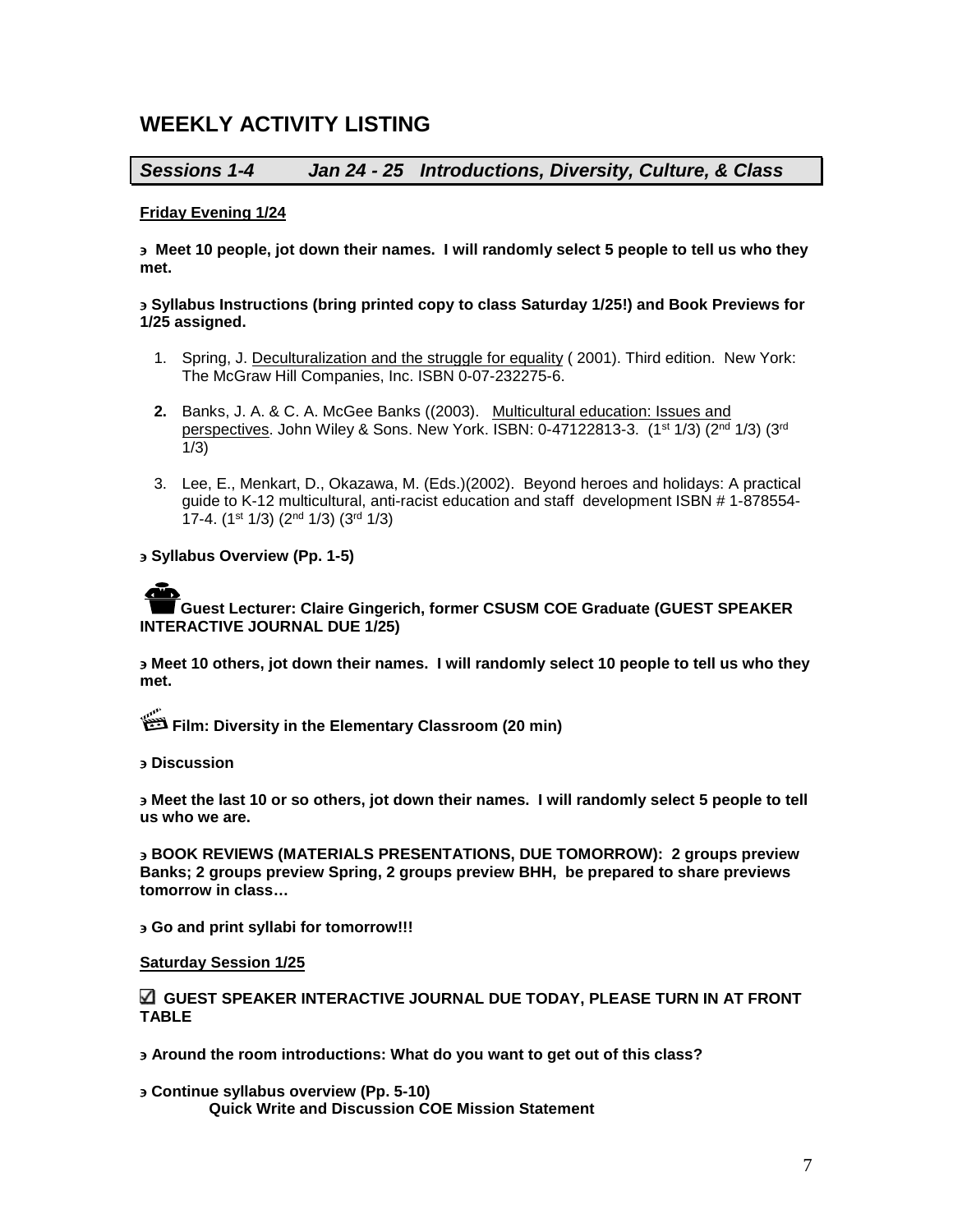#### ∋ **Book Preview Presentations**

∋ **Mini-Lecture / Model Materials Presentation: Banks' 1-3, Spring 1 & 2, and BHH 1st 3rd** 

**Film: School Colors (2 hrs. 23 min)**

∋ **Discussion**

12 **Introduction to Multicultural Education (Banks): What is Culture Anyway?**

∋ **Assign next materials presentation 2/8: Banks & Banks 4-11 (4-6, 6-8, 9-11), Spring 3-6, BHH 2nd 3rd (split task in ½)**

∋ **DON'T FORGET!!! PERSONAL/ FAMILY BACKGROUND PAPER DUE FRIDAY 2/7, NO EXCEPTIONS!**

**Readings this Week:** Banks & Banks:Chapters 1-3 Spring: Chapters 1-2 **BHH: 1ST 1/3rd** 

*Sessions 5-8 Feb 7- 8 SES, Religion Disabilities, Gender, & Equity*

**Friday Evening 2/7**

∋ **Quick Re-intros**

**PERSONAL/FAMILY BACKGROUND PAPER DUE TODAY! Let's discuss…**

**Why is religious diversity an issue in schools?**

**Film: Flowers for Guadalupe (57 min.)**

∋ **Discussion on religion in schools**

И **How do you handle people with disabilities? Will you treat children with disabilities any different?**

12 **Why do women of color get their own chapter?**

**Film: That's Family (35 min.)**

∋ **Discussion**

**Reflect: What have you learned about yourself thus far? Others? Perspective?**

**Saturday Session 2/8: Film Festival** 

∋ **Around the room, name that classmate contest (prizes TBA last class session)**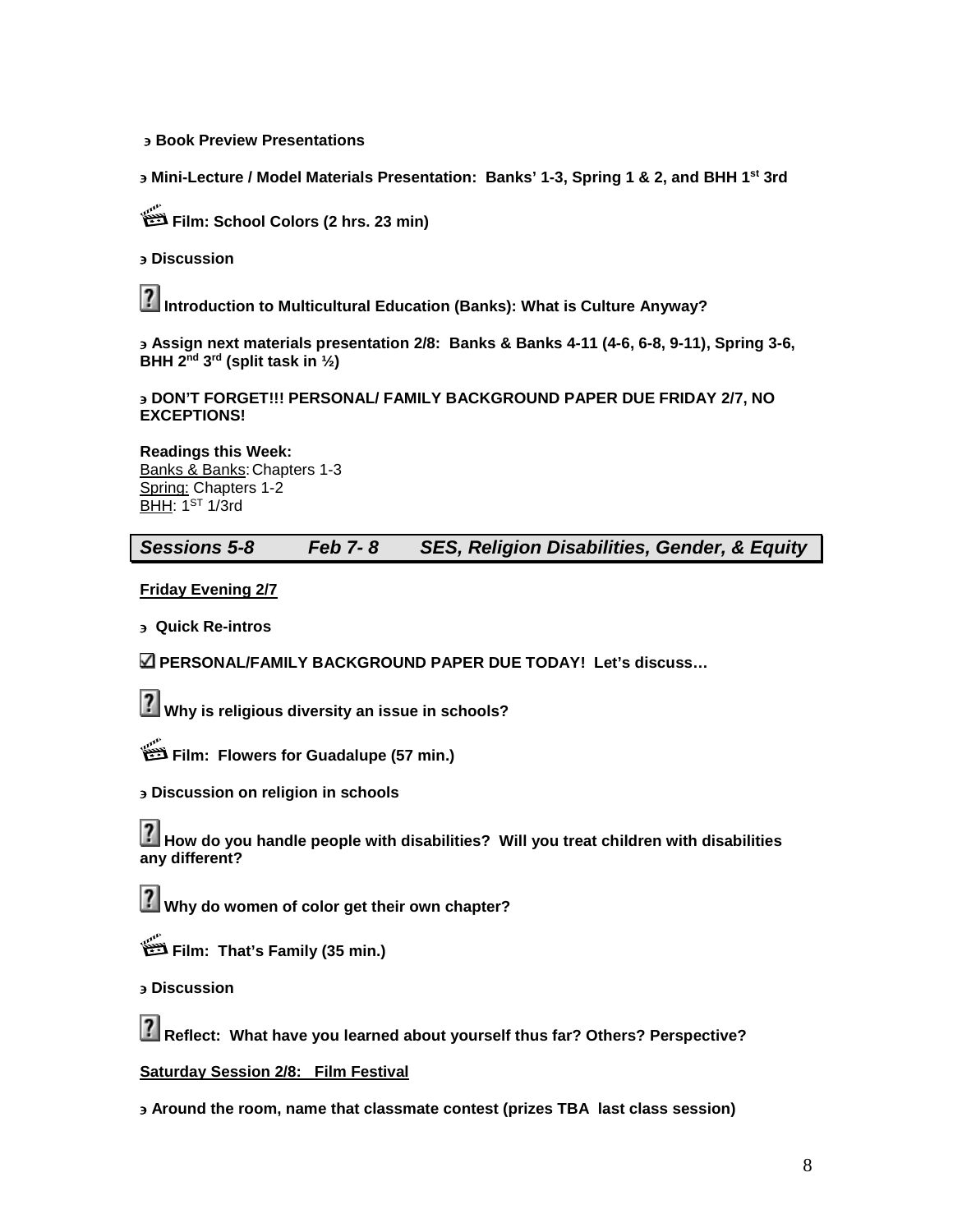**Critical question: Why is it important to know about educational equity for students of color?**

**Guest Lecturer: Kathy Szeyller CSUSM COE student teacher (GUEST SPEAKER INTERACTIVE JOURNAL DUE FRIDAY 2/21)**

∋ **REMINDER: COLOR MY FAMILY HUMAN ASSIGNMENT DUE FRIDAY 2/21!!!**

**Film: Claire's Classroom (1 hour 29 min. )** 

∋ **Discussion: Deconstructing Multicultural Education vs. Global Education**

∋ **Materials presentation: Banks & Banks 4-11 (4-6, 6-8, 9-11), Spring 3-6, BHH 2nd 3rd (split task in ½)**

**Film: High School of American Dreams (30 min.)**

∋ **Discussion**

∋ **Materials presentation: Spring 3-6, BHH 2nd 3rd (part 1, part 2)**

**Film: Cultural Bias in Education (28 min.)**

**Reflection: Have you experienced or witnessed this phenomenon?**

∋ **Assign next materials presentation, 1 critical question from Banks (2 groups); 1 critical question from Spring (2 groups); 1 critical question from BHH (2 groups)**

**Readings this Week:** Banks & Banks: to Chapter 11 Spring: to Chapter 6 BHH: 2nd 1/3rd

*Sessions 9-12 February 21-22 Linguistic Diversity, Test Bias, & Families*

#### **Friday Evening 2/21**

**GUEST SPEAKER INTERACTIVE JOURNAL DUE TODAY!** 

**COLOR MY FAMILY HUMAN ASSIGNMENT DUE TODAY!**

∋ **Wisdom Walk**

∋ **Discussion**

∋ **Materials presentation, 1 critical question from Banks (2 groups); 1 critical question from Spring (2 groups); 1 critical question from BHH (2 groups)**

**What is bilingual education?**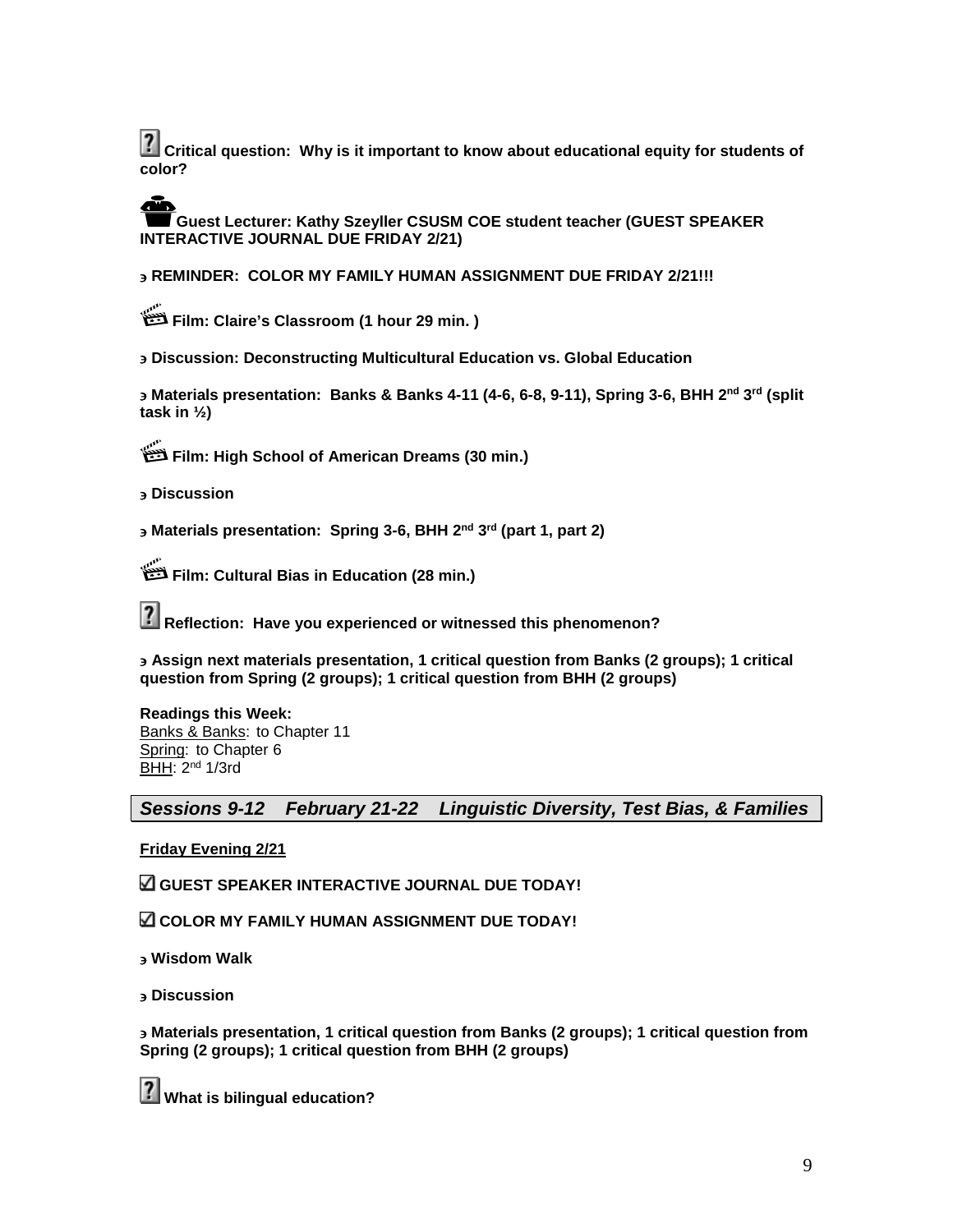**Film: Go Back to Mexico! (57 min.)**

∋ **Discussion**

∋ **Assessment Bias**

∋ **Quick Write: What I think and feel about bilingual education in the US**

#### **Saturday Session, 2/22 Film Festival**

**What are multiple Perspectives? Why are they necessary in educational settings?**

**Film: Columbus Didn't Discover Us (24 min.)**

∋ **Discussion**

**Guest Lecturer: Kelle LeDuff CSUDH student and mother of CLD children in Los Angeles (GUEST SPEAKER INTERACTIVE JOURNAL DUE FRIDAY 3/7)**

∋ **Discussion: The Importance of Family in Education** 

**Film: More than Bows and Arrows (52 min.)**

∋ **Discussion: Incorporating Spring's perspective and that of the film** 

**Film: Stand and Deliver (1 hour 44 min.)**

**Readings: Finish up!** 

∋ **Assign final materials presentation, Haikus… 2 Banks, 2 Spring, 2 BHH**

∋ **WRITTEN VERSION OF FINAL PRESENTATION DUE FRIDAY 3/7, NO EXCEPTIONS!!!**

*Sessions 13-16 March 7 & 8 Deculturalization, Exclusion, & Segregation* 

**Friday Evening 3/7**

**GUEST SPEAKER INTERACTIVE JOURNAL DUE!**

**WRITTEN VERSION OF FINAL PRESENTATION DUE!**

**SIGN UP TODAY FOR PRESENTATION DAY TOMORROW**

∋ **Final materials presentations, Haikus… 2 Banks, 2 Spring, 2 BHH**

**What is deculturalization and why is it relevant for a discussion about education?**

**Film: Lean on Me (1 hour 49 min.)**